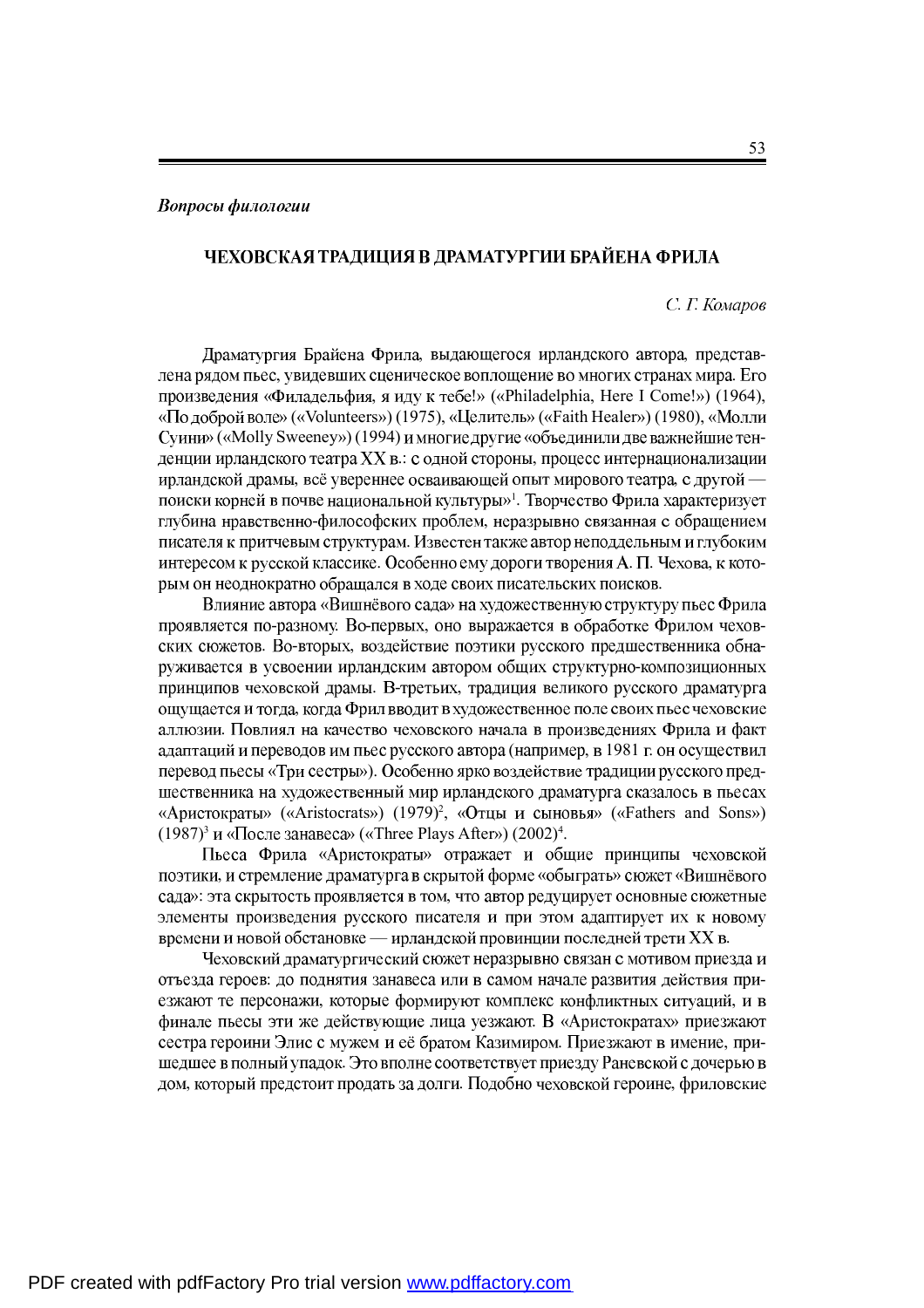персонажи, прибывшие в дом детства, никакого представления о реальном положении дел в бывшем «аристократическом гнезде» не имеют.

Сам факт приезда героев у Чехова символизирует их попытку возвращения к духовно-нравственным истокам. У Фрила приезд героев играет такую же роль, что и у Чехова. Однако ирландский драматург усиливает пасхальный элемент, который лишь угадывается у русского предшественника. Вместо слуги Фирса Фрил вводит сразу двух героев — старого больного отца и его брата, дядю Джорджа, которые по функциям и по возрасту соответствуют чеховскому персонажу. Однако за первым тщательно ухаживают до самой его смерти, а второго забирают в Лондон племянница с мужем после того, как было решено всем покинуть прогнивший и износившийся дом. Благие дела предстоят и другим героиням: одна выходит замуж и будет воспитывать четырёх чужих детей, другая собирается усыновить ребёнка, т.е. все основные персонажи Фрила с финалом «аристократического гнезда» намерены помогать близким, нести добро окружающим и тем самым возродить новую жизнь, основанную на высоких духовно-нравственных принципах. В усилении пасхального начала — главное отличие драматургического хронотопа Фрила от чеховского.

Драма «Отцы и сыновья» создана по мотивам романа И. С. Тургенева, о чём автор сообщает, сопроводив название пьесы указанием на хрестоматийный заголовок русского классика. Однако своеобразие произведения Фрила заключается прежде всего в том, что тургеневский сюжет трансформируется по законам чеховской драмы.

В произведении «Отцы и дети» внешний конфликт, проявляющийся в первую очередь через противоборство Павла Петровича Кирсанова и Базарова, выражен отчётливо и основательно. Фрил до предела нивелирует внешний тургеневский конфликт, вслед за Чеховым заменяет реальное развитие конфликта наличием целого комплекса конфликтных ситуаций. В то же время в пьесе Фрила нашла воплощение фундаментальная коллизия чеховской драматургии - противоборство высокого духовного начала и пошлой повседневности. Этот конфликт стал принадлежностью внутреннего плана произведения. Все тургеневские персонажи преобразованы автором в соответствии с чеховской структурно-композиционной заданностью, отражающей главный конфликт. Более того, каждый из героев «Отцов и сыновей» являет собой трансформацию конкретного персонажа чеховской драматургической системы. Николай Петрович восходит к образу Андрея Прозорова, Базаров отчётливо напоминает Петю Трофимова, Фенечка обнаруживает явное сходство с Наташей из «Трёх сестёр», Одинцова — деловые качества Лопахина, во фриловской Дуняше воспроизведён облик Дуняши из «Вишнёвого сада». Вместе с тем эти же персонажи наделены и чертами героев конца XX в.

У Тургенева образ Базарова занимает центральное место в романе, все остальные персонажи группируются вокруг этого образа, а герои Фрила, в полном соответствии с принципами построения чеховского конфликта, вовлечены в некое полифоническое действо, в котором Дуняше, Фенечке, Прокофьичу, представляюшим собой у русского автора героев второго плана, отведено куда более весомое место, в результате чего происходит «выравнивание» значимости «главных» и

54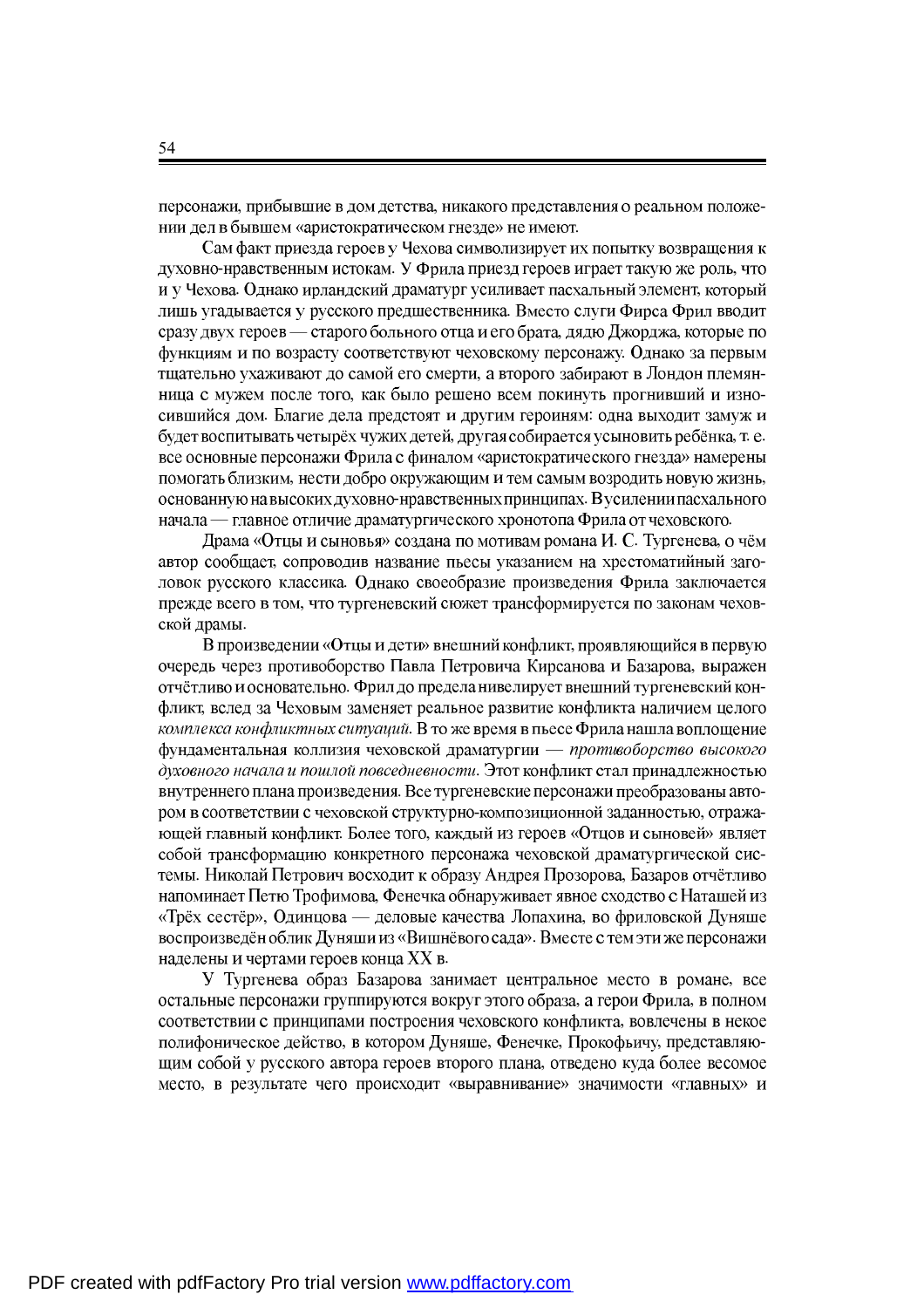«второстепенных» действующих лиц. Такой факт связан с чеховским принципом «неотобранности» жизненного материала, допускающим, что все бытовые фрагменты героев важны, а все персонажи достойны изображения на сцене.

Выстраивая драматическое действие «Отцов и сыновей», восходящее к тургеневскому сюжетному источнику, по законам чеховской театральной эстетики, Фрил адаптирует произведение к современной ирландской реальности. Так, например, в пьесу ненавязчиво вводится мотив праздника урожая, близкий и понятный соотечественникам писателя, но совершенно немыслимый ни в тургеневском, ни в чеховском художественном пространстве. Развивая традиции русской литературы, отражающие творческие достижения Чехова, драматург остаётся верен принципам своей поэтики. Ведущим в числе таких принципов является внутренняя притчевость, присущая большинству произведений Фрила. Воплощение такого принципа осуществляется через введение в драматический текст комплекса притчевых детерминант, позволяющих произведение, основывающееся на обычном сюжете, не обладающем внешней притчевой заданностью, рассматривать как драматическую притчу. Во-первых, автор вводит в круг действующих лиц условных персонажей, реплики и поступки которых не вписываются во внешний драматургический контекст, но являются при этом свидетельством иной реальности, имплицитное упоминание о которой рождает второй план, план притчевой заданности. В качестве условного персонажа у Фрила выступает родственница Одинцовой, княжна Ольга. Во-вторых, Фрил использует поэтические тексты с христианской тематикой: например, «Te Deum laudamus», христианский гимн, упоминаемый и звучащий в произведении дважды, создаёт хронотоп Небесного Царства, который противопоставлен инфернальному хронотопу. В-третьих, писатель прибегает к авторским метасюжетным комментариям, функции которых в пьесе выполняют реплики Базарова, раскрывающие его мировоззрение.

Драматический триптих «После занавеса», включающий три фрагмента, созданных по мотивам произведений Чехова: «Курортные забавы», «Медведь» и миниатюру «После занавеса», название которой вынесено в общее заглавие. самое откровенное обращение ирландского автора к художественному наследию русского предшественника.

Наиболее интересной представляется третья часть, содержащая аллюзии чеховских пьес. В драматической миниатюре «После занавеса» лежит несколько структурно-композиционных принципов. Во-первых, принцип интертекстуальности. Фрил устраивает в кафе встречу Сони Серебряковой и Андрея Прозорова, актуализируя тем самым сюжетные ряды двух произведений Чехова — «Дяди Вани» и «Трёх сестёр». Во-вторых, принцип ретроспекции: основное содержание составляет история жизни двух одиноких людей, преимущественно с момента завершения «чеховского» этапа. В-третьих, автор прибегает к условному хронотопу, сближающемуся с притчевым. На первый взгляд, ничего необычного в пространственно-временном континууме пьесы нет: Москва 20-х годов, затрапезное кафе и оба персонажа, вполне соответствующие обстановке: на них тоже виден налёт «затрапезности». Гипотетически возможно представить и встречу двух разных людей,